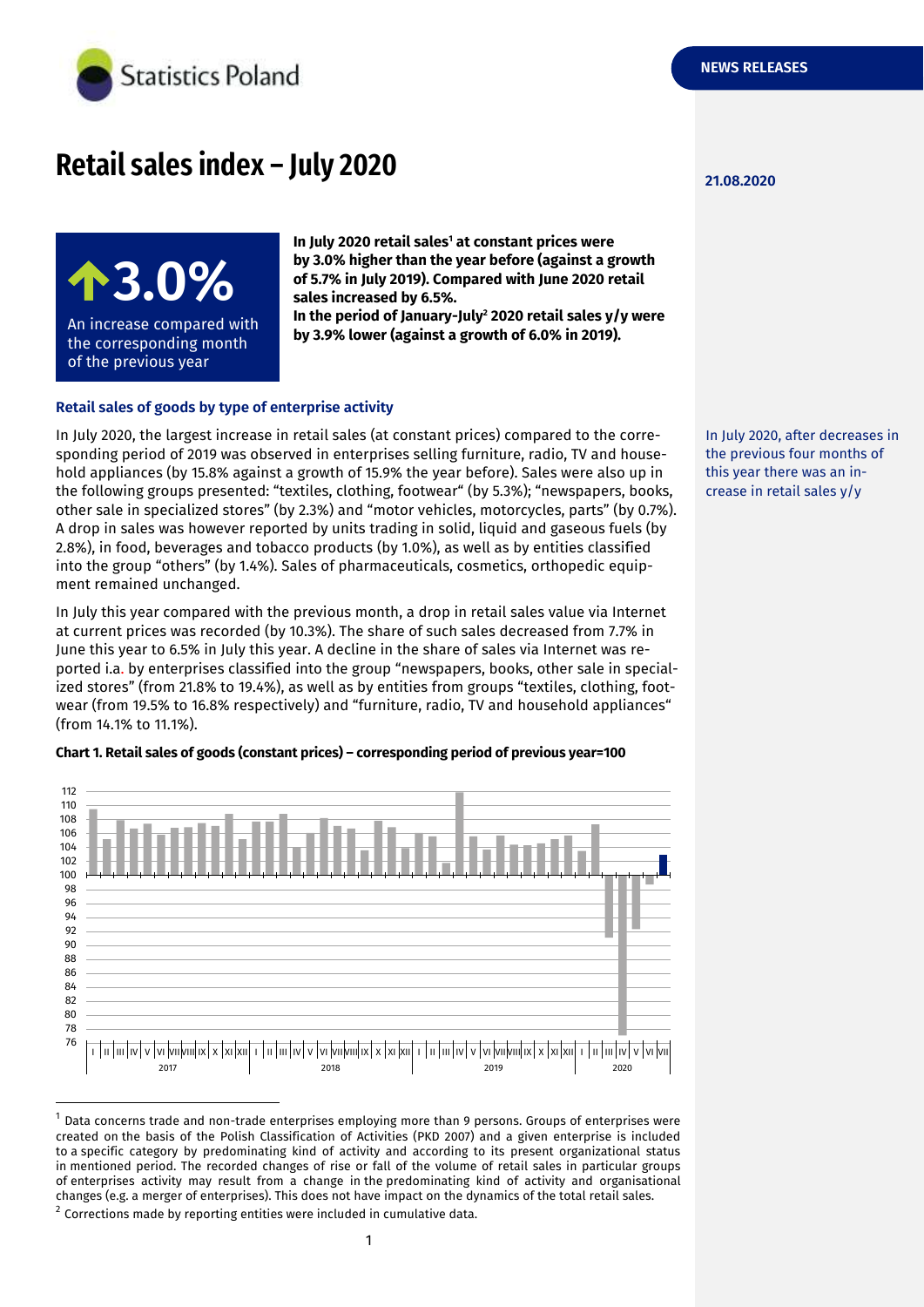## **Table 1. Index numbers of retail sales (constant prices)**

| Specification                                          | <b>VII 2020</b> |              | I-VII 2020     |
|--------------------------------------------------------|-----------------|--------------|----------------|
|                                                        | VI 2020=100     | VII 2019=100 | I-VII 2019=100 |
| <b>TOTAL</b>                                           | 106.5           | 103.0        | 96.1           |
| of which:                                              |                 |              |                |
| Motor vehicles, motorcycles, parts                     | 105.8           | 100.7        | 81.1           |
| Solid, liquid and gaseous fuels                        | 113.0           | 97.2         | 90.4           |
| Food, beverages and tobacco products                   | 105.0           | 99.0         | 97.0           |
| Other retail sale in non-specialized stores            |                 |              |                |
| Pharmaceuticals, cosmetics, orthopaedic<br>equipment   | 111.7           | 100.0        | 97.0           |
| Textiles, clothing, footwear                           | 99.2            | 105.3        | 83.6           |
| Furniture, radio, TV and household appli-<br>ances     | 108.1           | 115.8        | 106.4          |
| Newspapers, books, other sale in specialized<br>stores | 103.2           | 102.3        | 94.1           |
| Others                                                 | 112.5           | 98.6         | 92.7           |

(.) Data not available, classified data (statistical confidentiality) or providing data impossible or purposeless

## **Table 2. Index numbers of retail sales (current prices)**

| Specification                                          | <b>VII 2020</b> |              | I-VII 2020     |
|--------------------------------------------------------|-----------------|--------------|----------------|
|                                                        | VI 2020=100     | VII 2019=100 | I-VII 2019=100 |
| <b>TOTAL</b>                                           | 106.4           | 102.7        | 96.7           |
| of which:                                              |                 |              |                |
| Motor vehicles, motorcycles, parts                     | 106.0           | 99.8         | 79.8           |
| Solid, liquid and gaseous fuels                        | 115.2           | 85.9         | 83.1           |
| Food, beverages and tobacco products                   | 103.9           | 103.0        | 102.9          |
| Other retail sale in non-specialized stores            |                 |              |                |
| Pharmaceuticals, cosmetics, orthopaedic<br>equipment   | 111.8           | 102.8        | 99.6           |
| Textiles, clothing, footwear                           | 97.0            | 103.4        | 81.6           |
| Furniture, radio, TV and household appli-<br>ances     | 108.7           | 116.8        | 106.8          |
| Newspapers, books, other sale in specialized<br>stores | 103.7           | 104.1        | 94.8           |
| Others                                                 | 111.8           | 100.5        | 94.8           |

(.) Data not available, classified data (statistical confidentiality) or providing data impossible or purposeless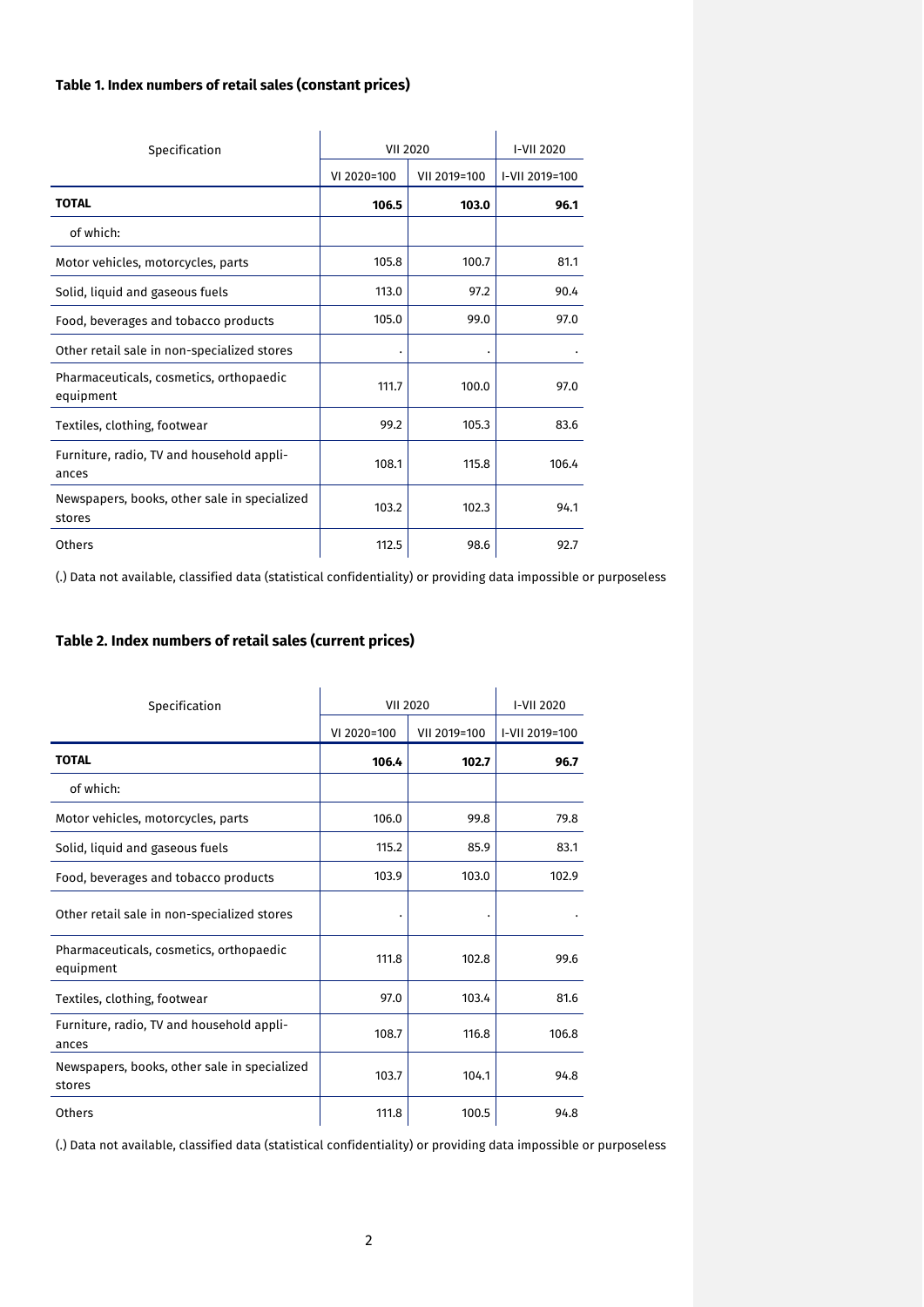

#### **Chart 2. Retail sales of goods in July 2020 by type of enterprise activity (constant prices) – corresponding period of previous year=100**

#### **Retail sales seasonally adjusted**

After eliminating the seasonal factors, retail sales at constant prices in July 2020 were by 4.8% higher in comparison to June 2020.





In the publication "Statistical Bulletin" in tab. 1 simultaneously with the data on retail sales, the indices of the deflated turnover in retail trade are also presented, which are provided in accordance with the requirements for the needs of European statistics. The deflated turnover in retail trade covers the complete population of entities classified according to NACE in division 47 - "Retail trade, except of motor vehicles and motorcycles".

In case of quoting Statistics Poland data, please provide information: "Source of data: Statistics Poland", and in case of publishing calculations made on data published by Statistics Poland, please include the following disclaimer: "Own study based on figures from Statistics Poland".

In July 2020, there was an increase of 4.8% in retail sales seasonally adjusted in comparison with June 2020